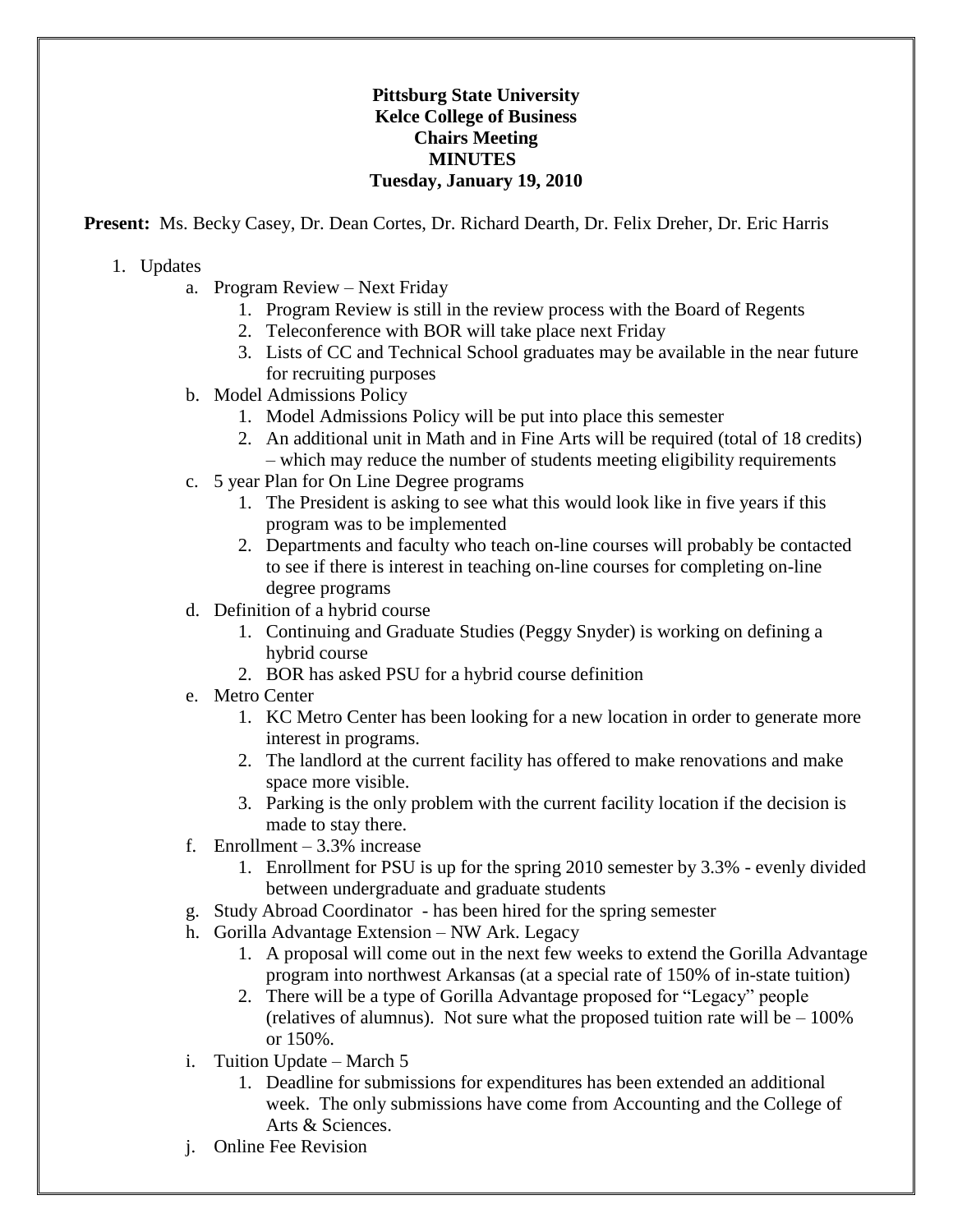- 1. This issue was discussed at the PLC in-depth. There are problems with nonresidents being able to take on-line courses at in-state rates, some residents taking on-line courses at out of state rates, some students who live on campus are taking on-line courses and not paying any fees.
- 2. Dr. Snyder has been asked by Dr. Olson to provide a chart stating what exactly the problem is and how it can be fixed.
- 3. Dr. Dearth will provide Chairs with results
- k. Dr. Bunnell to Arrive on February 2 (Dean of Library Services)
- 2. Departmental Issues
	- a. Accounting
		- 1. Need funds for staffing the Accounting Tutor Lab this semester funds are only available for 13 hours per week this semester
	- b. Computer Science/Information Systems
		- 1. Sent out a survey on MATH 153 topics last week and has received several responses.
		- 2. Chairs were encouraged to ask their faculty to respond to the survey even if they don't using the topics.
	- c. Economics, Finance, Banking
		- 1. Debbie has informed Dr. Cortes that she will be retiring on March 5
	- d. Management & Marketing
		- 1. Discussed Operations Management instructor position possible PSU alum might be interested
		- 2. LiveText feedback from a graduate student was negative
- 3. Discussion items
	- a. Administrative Specialist and Assistant Editor, Journal of Managerial Issues. Deb will be retiring on March  $5<sup>th</sup>$ .
	- b. A new Mini MBA program series of classes has been suggested by Dr. Box for July 2010 on Tuesday and/or Thursdays. Discussion followed on different options for this program. Kelce faculty have been solicited to teach sections of this program, however there hasn't been much interest. Chairs were encouraged to remind their faculty to respond to Dr. Box if they are interested in participating.
	- c. Wednesday, Dr. Dearth and Blake Bard will visit Mr. Pete Esch in Arkansas to discuss several items
	- d. Lunch w/Dr. Meats Thursday to discuss MATH 153 issues
	- e. Kelce Restroom Remodel meeting January 25
	- f. Registrar's rule for scheduling classrooms
		- 1. Dr. Ivy stated that after all courses have been scheduled and posted then the Registrar believes they can schedule any open rooms
		- 2. Dr. Dearth has asked for a policy which he should receive soon.
	- g. Assessment Meeting January 25 (Monday) to collect rubrics to get LiveText into operations
	- h. Live Text January 27 and 28
		- 1. Trainers will be on campus on Jan. 27 & 28
		- 2. Chairs are asked to find out from faculty who would like to be trained and when they are available. Schedule will be made up based on this.
		- 3. Mr. Bulk-E will be sent to students this week to inform them of purchasing the Live-Text key.
		- 4. Encourage those who will be assessing to come up with rubrics